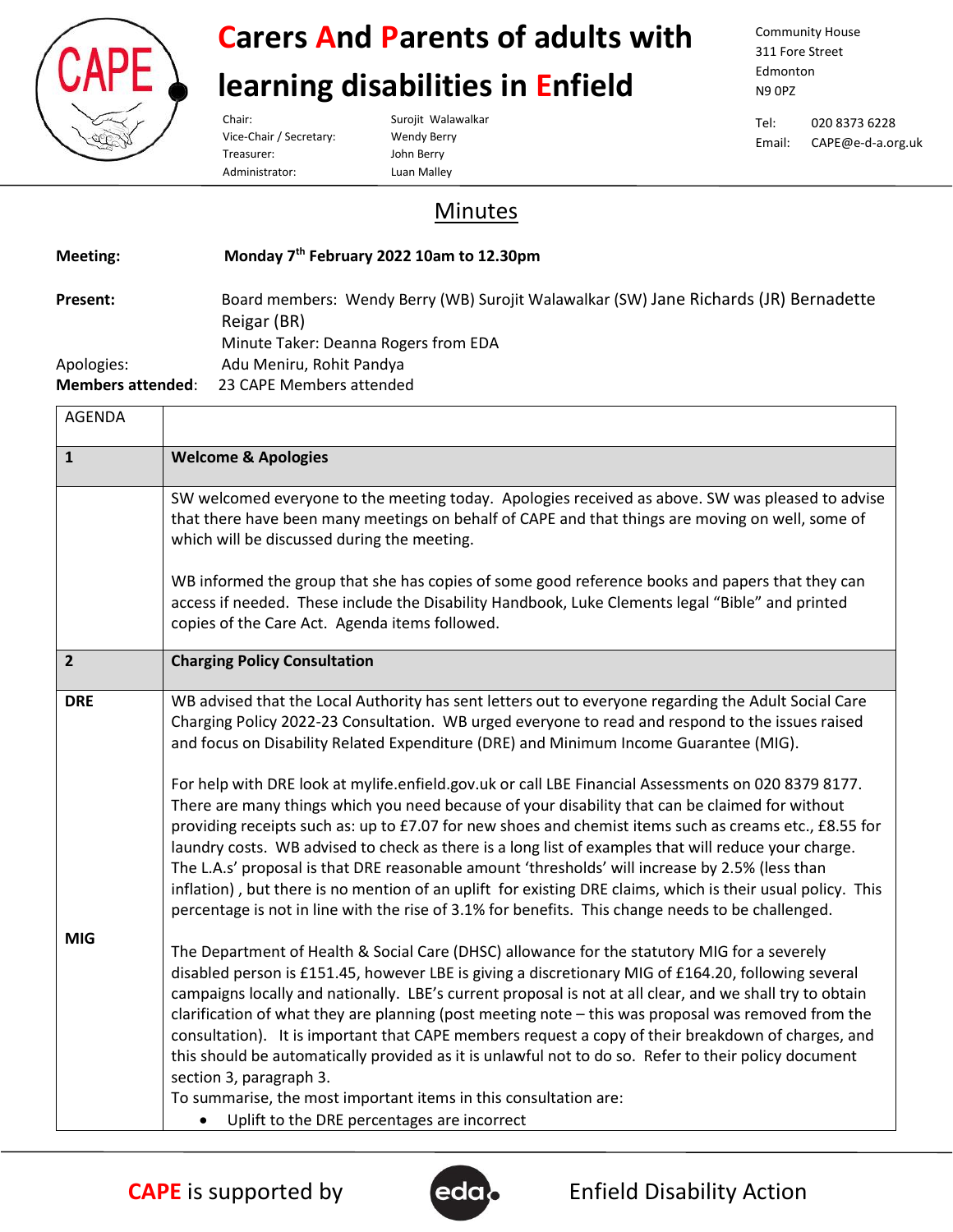

## **Carers And Parents of adults with**

### **learning disabilities in Enfield**

Community House 311 Fore Street Edmonton N9 0PZ

Tel: 020 8373 6228 Email: CAPE@e-d-a.org.uk

|   | Clarity is needed on the MIG proposal<br>$\bullet$                                                          |
|---|-------------------------------------------------------------------------------------------------------------|
|   | Breakdown of charges must be sent to service users with the annual charge notification                      |
|   | WB advised members to get advice re savings as they need to be declared and may affect any benefits         |
|   | received, or social care charges. Contact Enfield Carers Centre or Enfield Connections.                     |
|   |                                                                                                             |
|   | The consultation can be found on: www.enfield.gov.uk/AdultSocialCareConsultations responses can             |
|   | be made by email at financialcharges2022.consultation@enfield.gov.uk written comments can be                |
|   | posted in the prepaid envelopes provided. There is not an accessible version. The closing date for          |
|   | responses is 4 <sup>th</sup> March 2022 (Later extended to 18 <sup>th</sup> March 2022)                     |
|   |                                                                                                             |
| 3 | LBE Budget 2022-23 For Information                                                                          |
|   |                                                                                                             |
|   | Information regarding the Budget for 2022-23 Have Your Say is on the LBE website. It gives details of       |
|   | their proposals and priorities towards setting its budget for 2022-23. They are proposing many cuts to      |
|   | their spending, including for example £100,000 'savings' on care charges, £200,000 savings by using         |
|   | 'strength based programmes' to reduce long term demand on care purchasing budgets and £683,000              |
|   | savings to reduce care purchasing costs, transition and increasing Continuing Health Care income.           |
|   |                                                                                                             |
|   | Check the enfield.gov.uk website to look at the summary, facts and figures along with their savings         |
|   | proposals. The website has a questionnaire and an easy read version. Unfortunately the closing date         |
|   | was 11 <sup>th</sup> February 2022.                                                                         |
|   |                                                                                                             |
|   |                                                                                                             |
| 4 | <b>Household Support Fund</b>                                                                               |
|   | Enfield has received £2.85 million from the government for distribution of £100 grants to assist            |
|   | families with high needs, specifically those deemed to be 'in crisis' or at risk of this. The latest Carers |
|   | Centre Newsletter has a page covering this subject and answers questions including: Who is eligible?        |
|   | How much will I receive? What can I use the fund for? When will I receive it? No one can apply for this     |
|   | payment it is based on the information that Enfield Council holds, and LIFT (Low Income Family              |
|   | Tracker) software is used to identify those entitled to the grant. You can read details of this on ECC's    |
|   | website www.enfieldcarers.org see ECC Newsletter page 19. There would appear to be some                     |
|   | inconsistent results, whereby some people were selected for the £100 payment, whereas others in             |
|   | identical situations were not. So far, it has been impossible to gain any detailed information about the    |
|   | allocation criteria, but the Money Matters Group is attempting to do this.                                  |
|   |                                                                                                             |
| 5 | <b>Water and Electricity Schemes</b>                                                                        |
|   | WaterHelp Thames Water - discounted bills by 50% if you live in a low-income household (in London           |
|   | that's up to £19,000), details on www.thameswater.co.uk or call 0800 009 3652 8am-5pm Monday to             |
|   | Friday to discuss options or request a form.                                                                |
|   | Warm Home Discount Scheme - Contact your electricity provider if you're on a low income. If you are         |
|   | eligible, you will receive a letter between October and December and the discount is applied to your        |

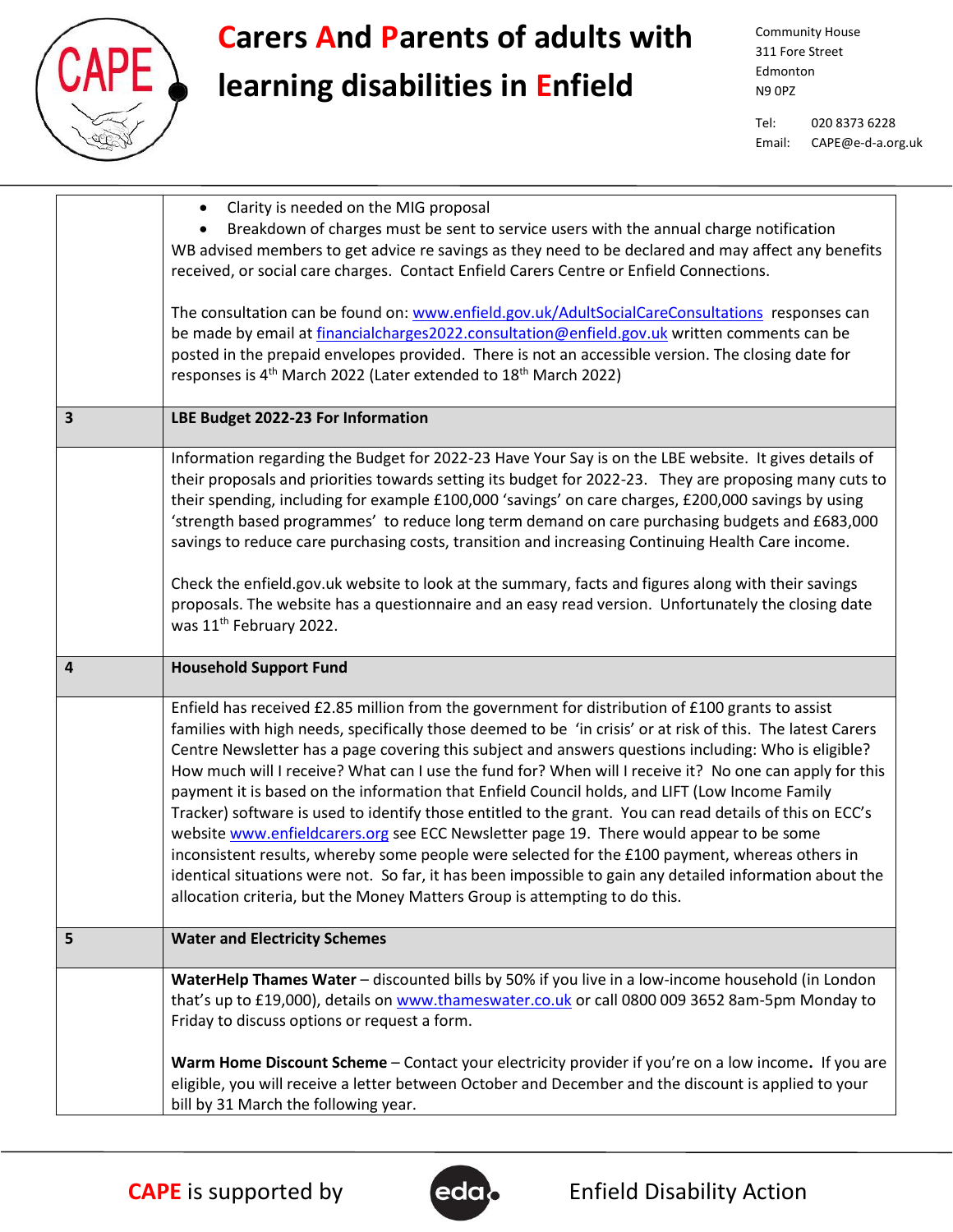

# **Carers And Parents of adults with**

### **learning disabilities in Enfield**

Community House 311 Fore Street Edmonton N9 0PZ

Tel: 020 8373 6228 Email: CAPE@e-d-a.org.uk

| 6                       | <b>Future Planning</b>                                                                                                                                                                                                                                                                                                                                                                                                                                                                                                                                                                                                                                                                                                                                                                                                                                                                                                                                                                     |
|-------------------------|--------------------------------------------------------------------------------------------------------------------------------------------------------------------------------------------------------------------------------------------------------------------------------------------------------------------------------------------------------------------------------------------------------------------------------------------------------------------------------------------------------------------------------------------------------------------------------------------------------------------------------------------------------------------------------------------------------------------------------------------------------------------------------------------------------------------------------------------------------------------------------------------------------------------------------------------------------------------------------------------|
|                         | SW has spoken with a lady named Christine Towers, the founder of Together Matters,<br>www.togethermatters.org.uk Christine has a lot of experience of working with people with learning<br>difficulties and their families. Her guide 'Thinking Ahead' helps to plan for the future, when we are no<br>longer around and is specific to individual needs. This would run as a workshop with breakout sessions<br>around the various issues such as legal & financial plans, housing, managing care and emergency<br>contingency planning.                                                                                                                                                                                                                                                                                                                                                                                                                                                  |
|                         | The local authority is receptive to this idea, and Vicky Main is keen to pursue this type of planning,<br>which has already been used in Essex. Social Workers, Housing and Care Providers need to be involved,<br>along with Vicky Main, and members of the Task and Finish Group coordinated by Ineta Miskinyte (L.D.<br>Commissioning). It was suggested that this work could be repeated in an annual Thinking Ahead &<br>Planning Ahead event. Along with forward planning, it would be good to run a 'Transition from Home<br>to Supported Living' workshops; other local authorities in Essex & Norfolk are already doing this. It's<br>an opportunity for families and carers to meet and support each other in making plans.<br>SW asked the members if they would be happy for him to invite Christine Towers to the next CAPE<br>meeting, this was agreed by all with the possibilities of having the meeting filmed to enable more<br>people to participate via Teams or Zoom. |
| $\overline{\mathbf{z}}$ | <b>Independent Living Strategy</b>                                                                                                                                                                                                                                                                                                                                                                                                                                                                                                                                                                                                                                                                                                                                                                                                                                                                                                                                                         |
|                         | A presentation of the Independent Living Strategy was made at the Learning Disabilities Partnership<br>Board (LDPB). This is a new strategy for independent living, which may become a consultation; some<br>of CAPE's committee members will be participating in Focus Groups, to consider this strategy This<br>affects a wide range of people, not only adults with learning difficulties.                                                                                                                                                                                                                                                                                                                                                                                                                                                                                                                                                                                              |
| 8                       | <b>Vaccination Hub</b>                                                                                                                                                                                                                                                                                                                                                                                                                                                                                                                                                                                                                                                                                                                                                                                                                                                                                                                                                                     |
|                         | Sarah Pope has arranged for this at Chase Farm hospital and at Park Avenue on Fridays. The Park<br>Avenue venue is more suitable for people who are happier in a more natural environment. Referrals<br>can be made to Sarah or the Community Nursing Team.                                                                                                                                                                                                                                                                                                                                                                                                                                                                                                                                                                                                                                                                                                                                |
| 9                       | <b>Members Issues</b>                                                                                                                                                                                                                                                                                                                                                                                                                                                                                                                                                                                                                                                                                                                                                                                                                                                                                                                                                                      |
|                         | One member reported that she is unable to go into the house where her son lives, only into his<br>bedroom - JR will check with Sarah Pope                                                                                                                                                                                                                                                                                                                                                                                                                                                                                                                                                                                                                                                                                                                                                                                                                                                  |